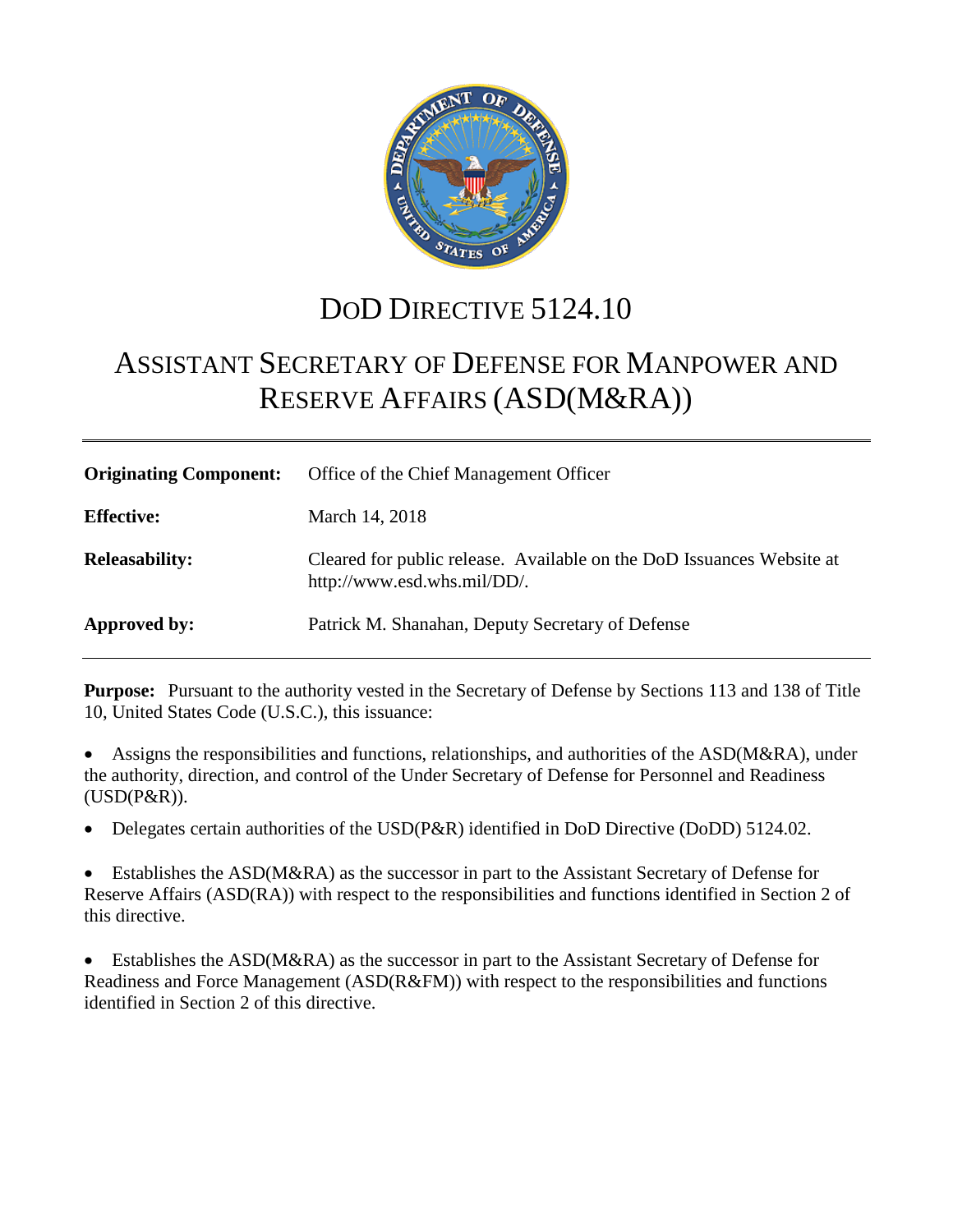# **TABLE OF CONTENTS**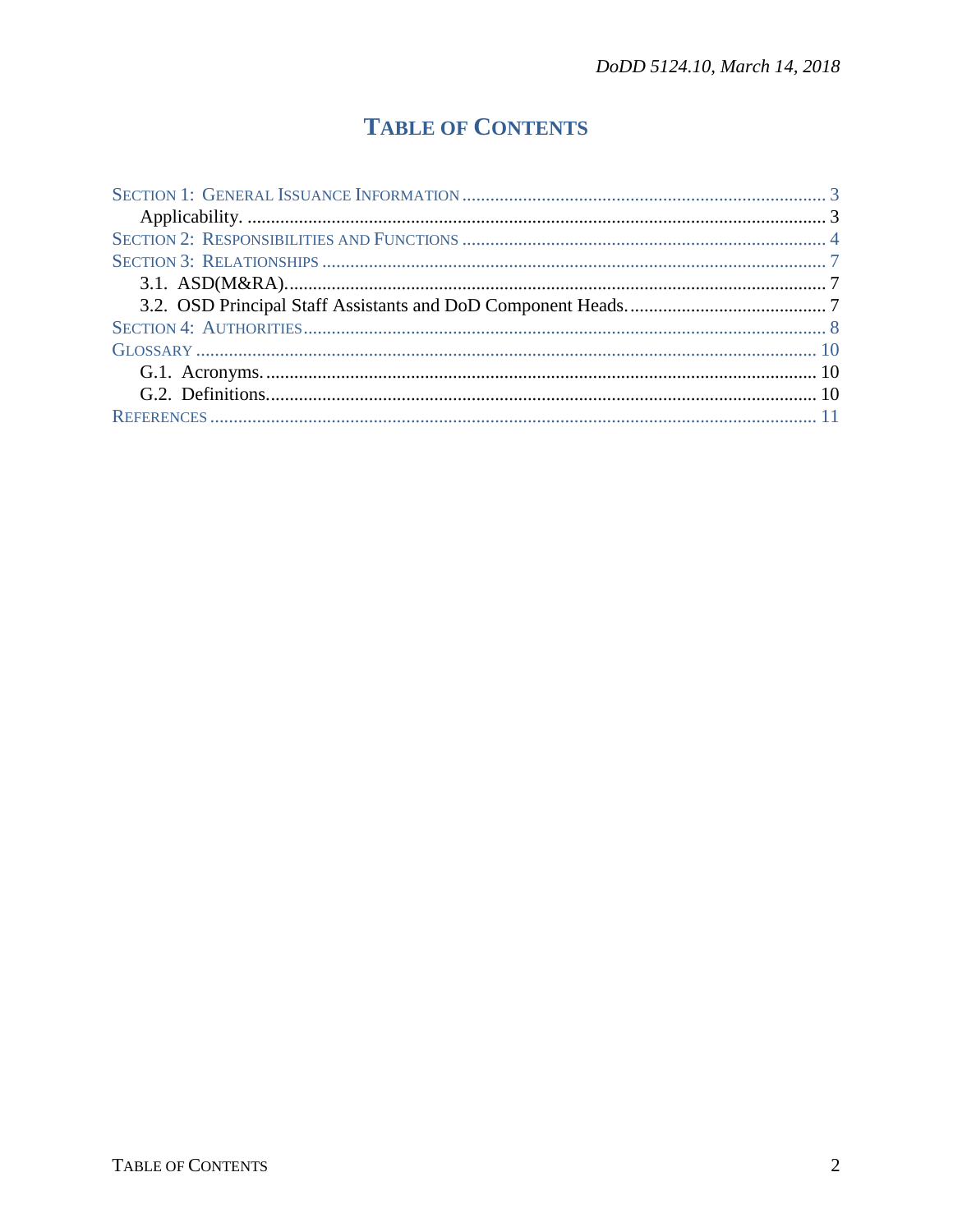## **SECTION 1: GENERAL ISSUANCE INFORMATION**

**APPLICABILITY.** This issuance applies to OSD, the Military Departments, the Office of the Chairman of the Joint Chiefs of Staff and the Joint Staff, the Combatant Commands, the Office of the Inspector General of the Department of Defense, the Defense Agencies, the DoD Field Activities, and all other organizational entities within the DoD (referred to collectively in this issuance as the "DoD Components").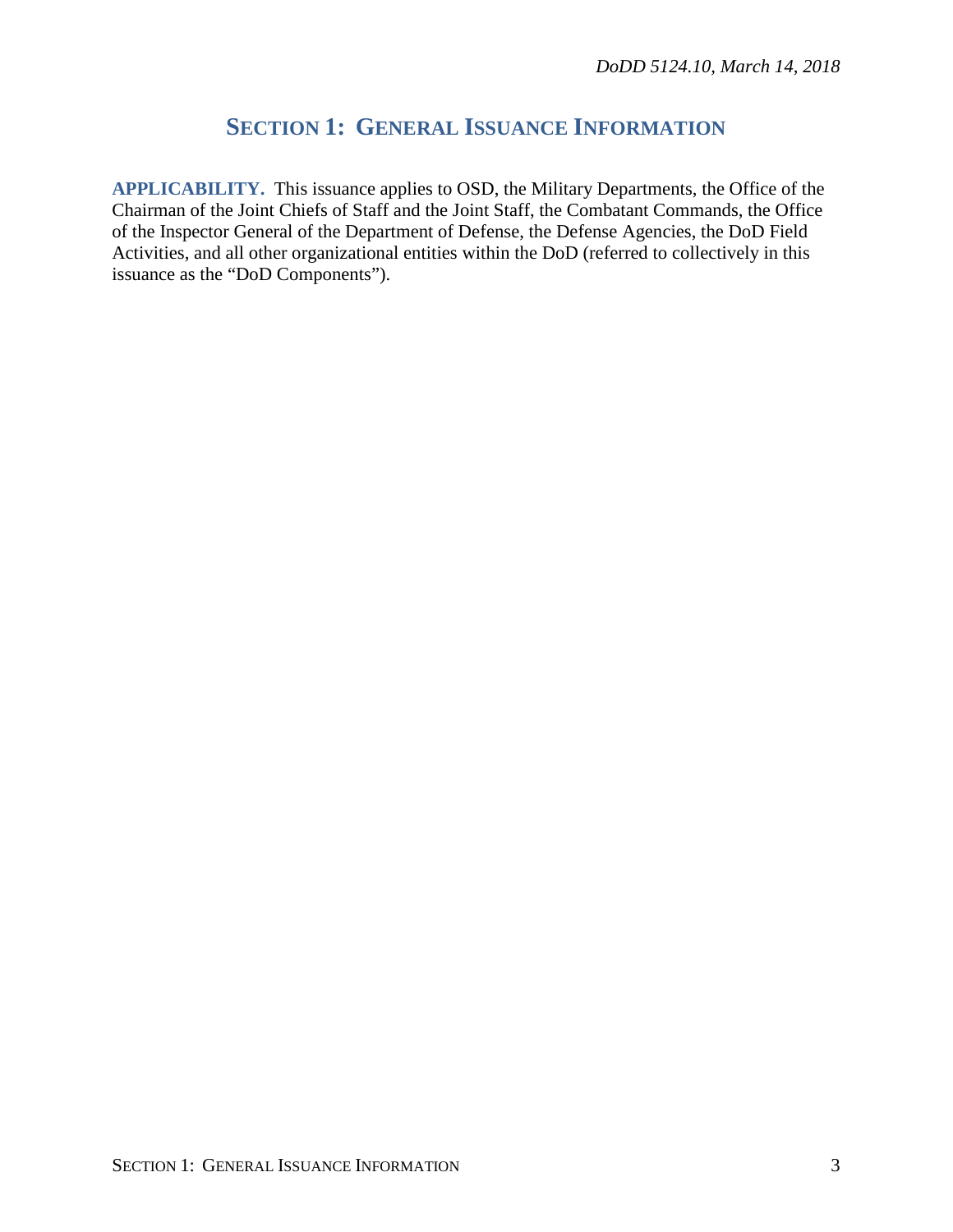#### **SECTION 2: RESPONSIBILITIES AND FUNCTIONS**

The ASD(M&RA) is the principal advisor to the Secretary of Defense and the USD(P&R) on all matters related to manpower and reserve affairs, to include civilian and military personnel policies; military community and family policy; Total Force manpower, requirements, and resources; and Reserve Component integration. In this capacity, the ASD(M&RA):

a. Develops policies, plans, and programs; conducts analysis; provides advice; and makes recommendations to the Secretary of Defense and the USD(P&R).

b. Issues guidance to the DoD Components on matters pertaining to personnel, the military community and families, the Reserve Components, and the Total Force.

c. Develops systems and standards for administering, managing, or overseeing approved manpower and reserve affairs plans and programs.

d. Develops and issues plans, programs, actions, and tasks to ensure adherence to DoD policies and national security objectives to promote the effective integration of all DoD Component capabilities into a cohesive Total Force.

e. Reviews and evaluates programs of the DoD Components that have an impact on the components of the Total Force; monitors the activities of components of the Total Force; and undertakes other management oversight activities, as may be required, to ensure that policies, plans, programs, and activities pertaining to the components of the Total Force:

- (1) Adhere to approved DoD policies and standards.
- (2) Are compatible with and support Total Force objectives and requirements.
- (3) Make the most effective use of all components within the Total Force.

f. Develops policies, plans, and programs for the Total Force and its allocation among the DoD Components, and between the Active and Reserve Components, to ensure efficient and effective support of wartime and peacetime operations, contingency planning, and preparedness.

g. Issues guidance for establishing the quantitative and qualitative requirements, utilization, and management of military and civilian personnel, as well as contracted services, for all DoD Components. Guidance includes workforce mix criteria to determine the appropriate alignment of workload among military (Active Component and Reserve Component), civilian, and contracted services.

h. Oversees and issues guidance for assessments of inherently governmental and commercial activities inventories of civilian and military manpower and inventories of contracted services.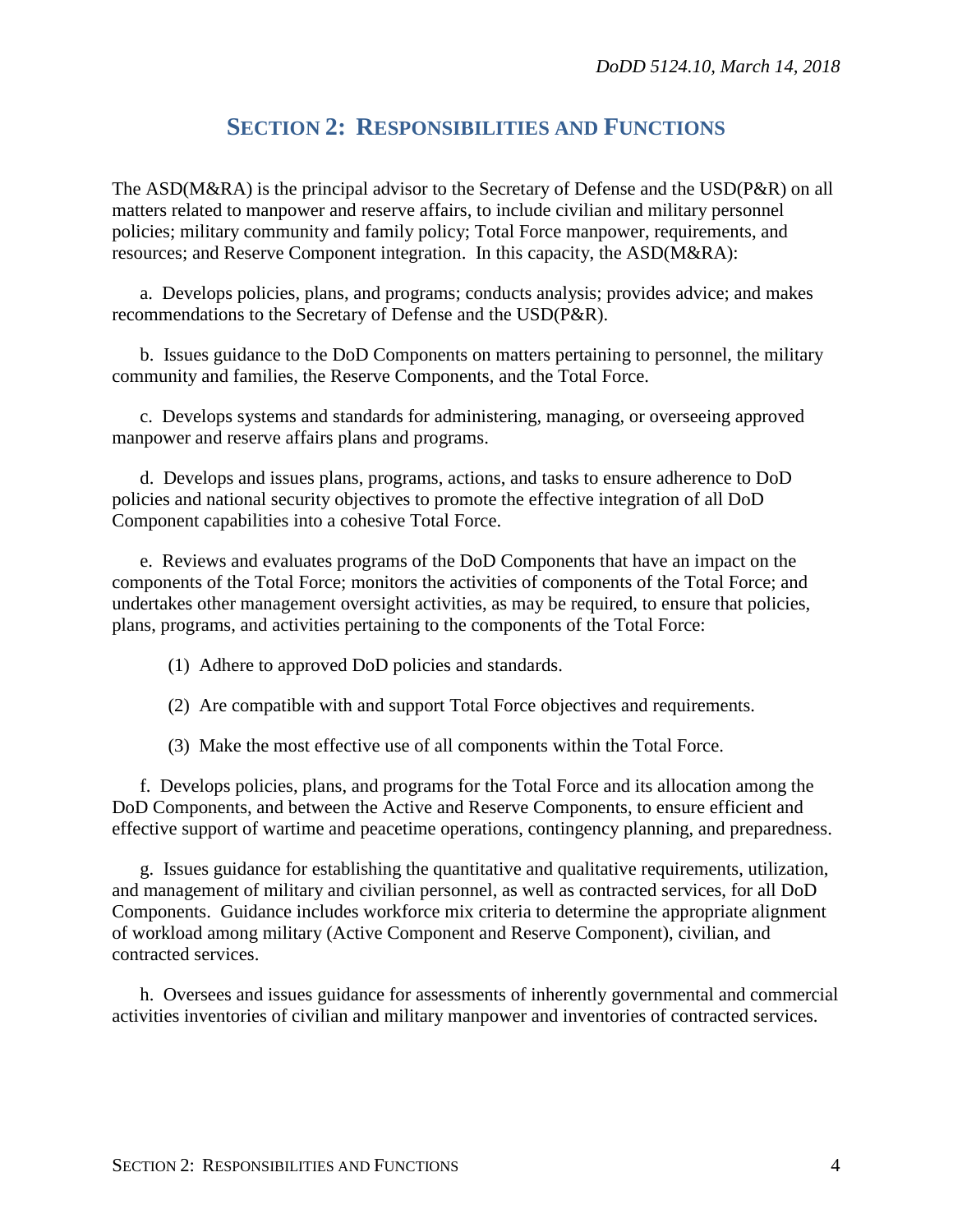i. Oversees career lifecycle management for military and civilian personnel, including all workforce planning, recruitment, promotion, retention, personnel end strengths, assignments, career development, and talent management; compensation; travel and transportation; recognition; discipline; and retirements and separations for military personnel (Active and Reserve Component and retired) and civilian employees.

j. Provides guidance for implementing policies and executing responsibilities related to the U.S. Military Entrance Processing Command, in accordance with DoDD 1145.02E.

k. Provides personnel and compensation policy guidance to the Defense Finance and Accounting Service pertaining to the pay, personnel, and travel and transportation policy and procedures applicable across the career lifecycle of military and civilian personnel, and exercises policy approval for these changes to DoD 7000.14-R.

l. Develops policy and oversees quality of life programs for DoD personnel, their families or surviving family members, including: commissaries; family readiness, support, and well-being, including child and youth services, family advocacy, spouse employment, and family members with special needs; chaplaincy; allowances; community services; dependents' education; morale, welfare, and recreation programs; special events; lodging; and nonappropriated fund instrumentalities, including supplemental mission funds and special purpose central funds.

m. Develops policy for, and provides oversight of, casualty and mortuary affairs programs and services and assistance to survivors; the conduct of military funeral honors for all uniformed service members and veterans; burial accountability and care and maintenance of all DoD cemeteries; and the accounting and reporting of specified DoD-affiliated personnel, within the continental United States and outside the continental United States, following a natural or manmade disaster.

n. Serves as the DoD senior official to oversee the operations of the Defense Commissary System and the Defense Exchange System. Appoints the chair and members of the Executive Resale Board, in accordance with Section 2481 of Title 10, U.S.C.

o. Exercises the authorities of the Secretary of Defense and the USD(P&R) to appoint the chair and members of the Commissary Governing Board, established by Section 2485 of Title 10, U.S.C.

p. Promotes the coordination, cooperation, and mutual understanding of the Reserve Components within the DoD, and other federal agencies, State and local governments, the civilian community at large, and the employers of the Reserve Component personnel.

q. Oversees the integration of reserve affairs across the DoD and coordinates and advises on all Reserve Component matters to include:

(1) Serving as DoD focal point for ensuring the integration and accountability of all Reserve Component matters managed across the Office of the USD(P&R) and DoD.

(2) Promoting coordination, cooperation, and mutual understanding, consistent with Section 10301 of Title 10, U.S.C., with the Reserve Forces Policy Board, and reviewing reports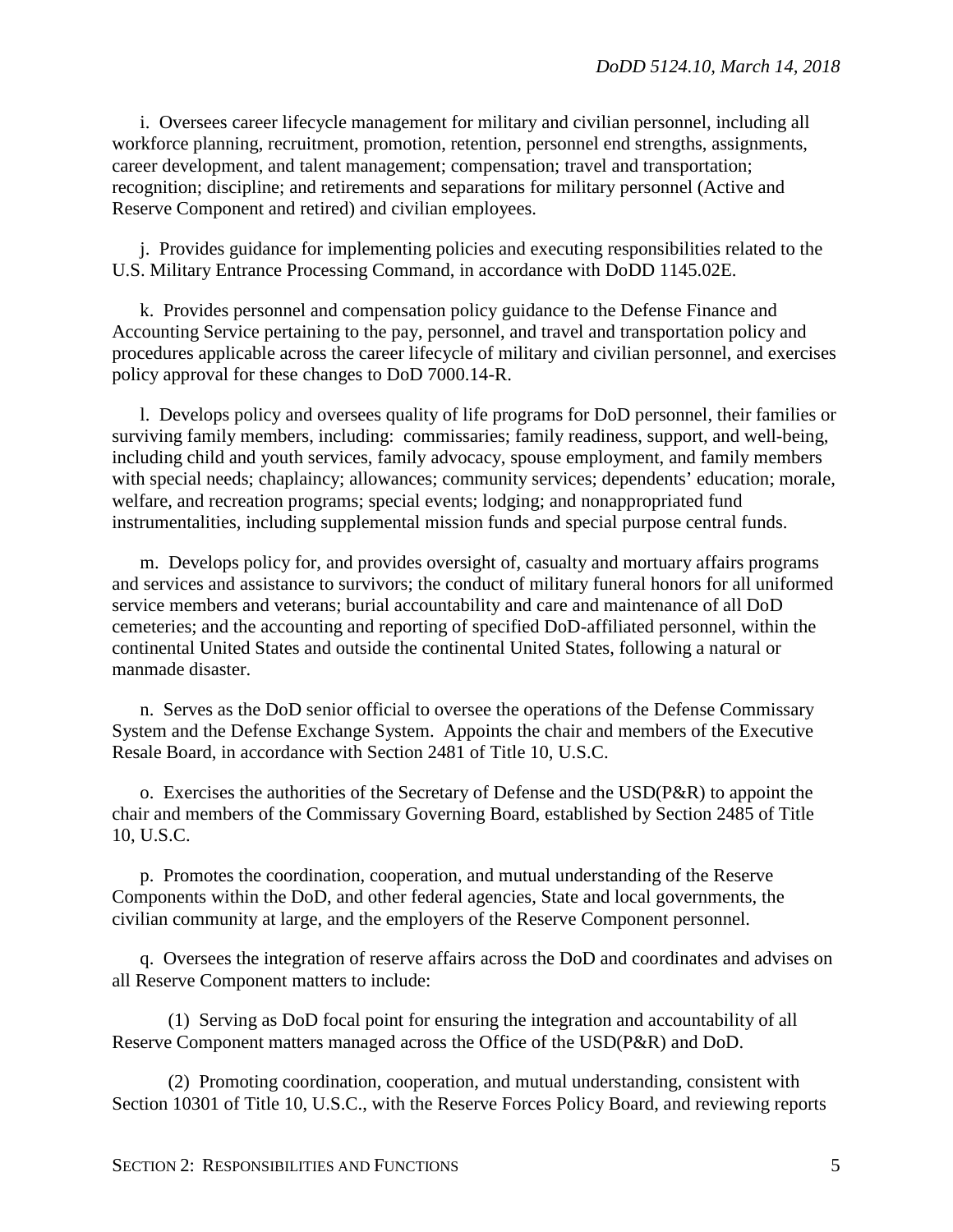of the Reserve Forces Policy Board as they are sent to the Secretary of Defense and the USD(P&R), while carefully preserving the independent voice of the Board.

r. Coordinates with the Chief, National Guard Bureau, and the Assistant Secretary of Defense for Homeland Defense and Global Security, in consultation with the Secretaries of the Army and the Air Force, in developing statutory changes, policies, and procedures affecting federally-funded National Guard forces under State Governor Command, in accordance with DoDD 5105.77.

s. Develops policy for, and provides Department-wide program oversight of, Family and Employer Support of the Guard and Reserve and the Yellow Ribbon Reintegration Programs; the Transition Assistance Program, including the Transition Goals, Planning, Success curriculum, and Service member career readiness; the Federal Voting Assistance Program; and the Computer/Electronic Accommodation Program.

t. Participates in the Defense Acquisition Process and serves on the Defense Acquisition Board, evaluating Major Defense Acquisition Programs to ensure that Total Force manpower requirements are well reasoned in terms of executability, affordability, and lifecycle costs.

u. Serves as a liaison to boards, committees, and other groups pertaining to assigned responsibilities and functions, and represents the Secretary of Defense and the USD(P&R) on matters related to the ASD(M&RA) outside of the DoD.

v. Participates in Planning, Programming, Budgeting, and Execution activities that relate to assigned responsibilities and functions.

w. Performs such other duties as the Secretary of Defense or the USD(P&R) may prescribe.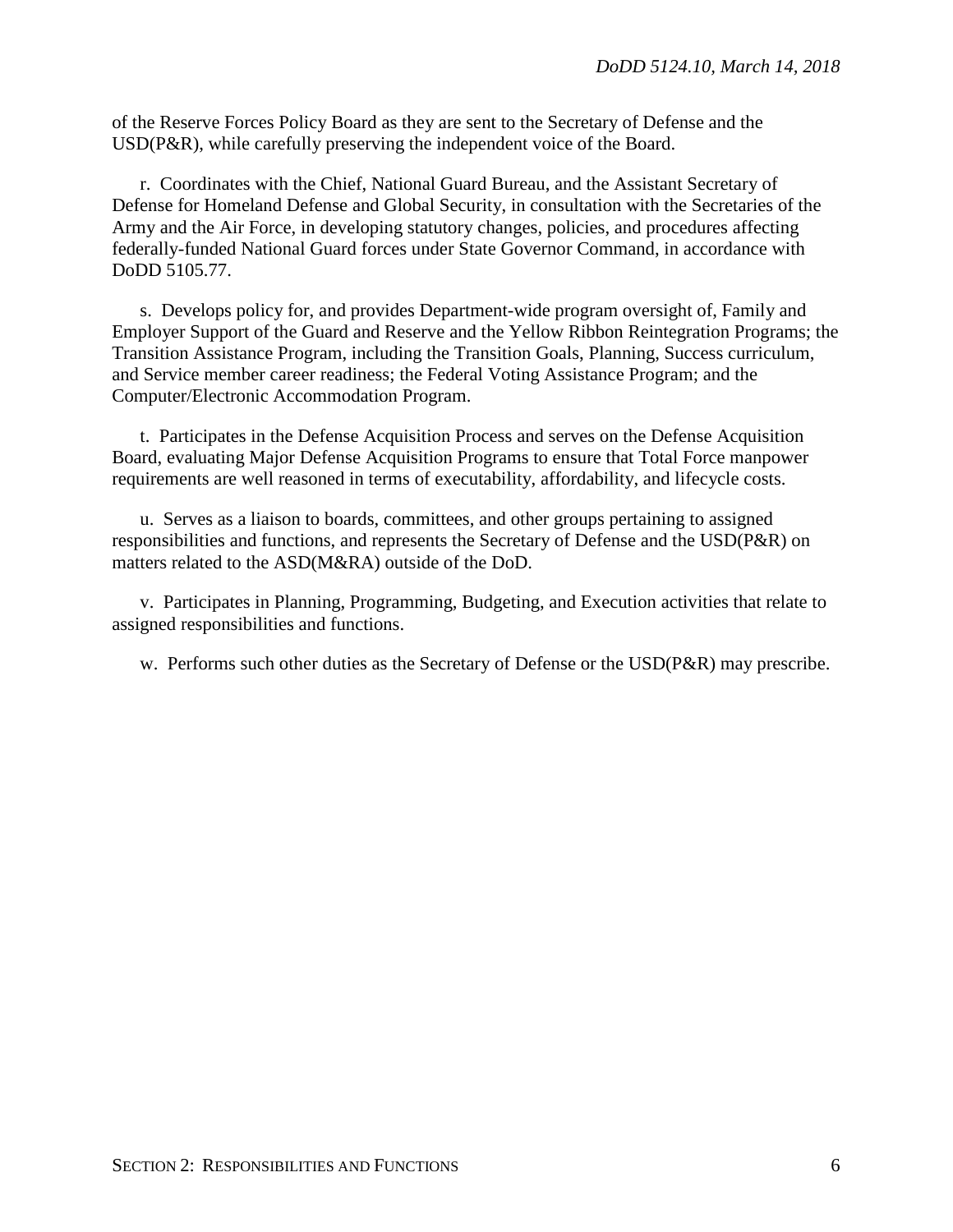### **SECTION 3: RELATIONSHIPS**

**3.1. ASD(M&RA).** In performing his or her assigned responsibilities and functions, the ASD(M&RA):

a. Reports directly to the USD(P&R).

b. Coordinates with the Assistant Secretary of Defense for Readiness, the Assistant Secretary of Defense for Health Affairs, and the Director, Department of Defense Human Resources Activity, on matters associated with their respective assigned responsibilities and functions and authorities related to the Reserve Components.

c. Exercises authority, direction, and control over:

- (1) The Director, Defense Commissary Agency.
- (2) The Director, Department of Defense Education Activity.

d. Coordinates and exchanges information with other OSD officials, DoD Component heads, and officials of other federal agencies that have collateral or related responsibilities and functions.

**3.2. OSD PRINCIPAL STAFF ASSISTANTS AND DOD COMPONENT HEADS.** The OSD Principal Staff Assistants and DoD Component heads coordinate with the ASD(M&RA) on all matters under their respective purviews related to the authorities, responsibilities, and functions assigned in this issuance.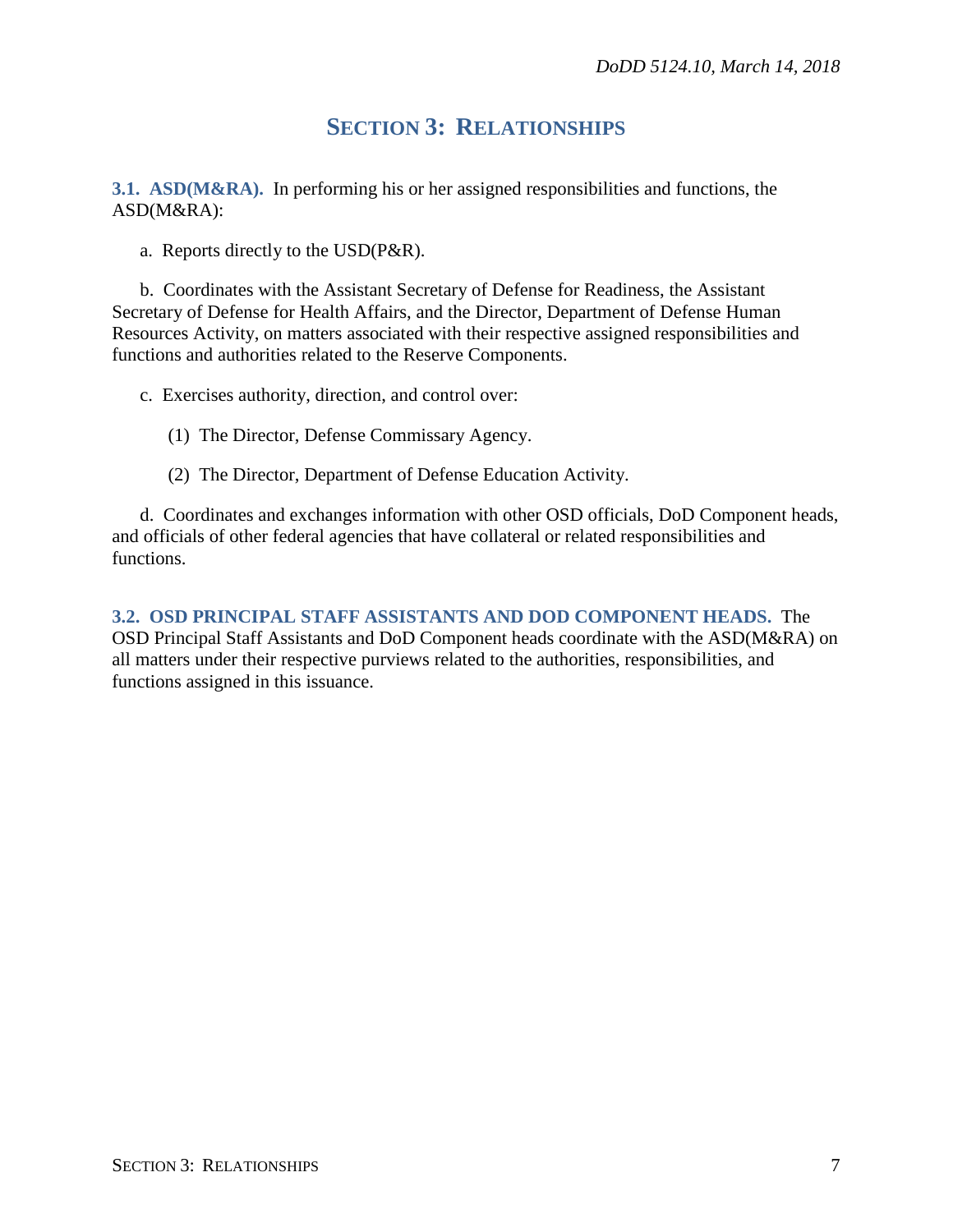#### **SECTION 4: AUTHORITIES**

The ASD(M&RA) is delegated authority to:

a. Serve as successor in part to the ASD(RA) for the functional areas identified in Section 2 of this directive and, for those functional areas, exercise authorities delegated to the ASD(RA) in other issuances or memoranda.

b. Serve as successor in part to the ASD(R&FM) for the functional areas identified in Section 2 of this directive and, for those functional areas, exercise authorities delegated to the ASD(R&FM) in other issuances or memoranda.

c. Exercise the authorities of the Secretary of Defense and the  $\text{USD}(P\&R)$  to set and administer special and incentive pays; bonuses; retired and retainer pay and annuities; and other pays, allowances, gratuities, and benefits for members of the Armed Forces, retirees, and their dependents and survivors, pursuant to Titles 10, 26, and 37, U.S.C.

d. Exercise the authorities of the Secretary of Defense and the USD(P&R) to donate commissary food items, pursuant to Section 2485(f) of Title 10, U.S.C.

e. Act on behalf of the Secretary of Defense, pursuant to Section 115 of Title 10, U.S.C., regarding varying the authorized end strength for the Military Services.

f. Approve and sign DoD manuals and directive-type memorandums, in accordance with DoD Instruction (DoDI) 5025.01, that implement policy approved by the Secretary of Defense or the USD(P&R) in the ASD(M&RA)'s assigned areas of responsibilities and functions. The ASD(M&RA) will:

(1) Assign responsibilities in DoD issuances for the Military Departments to the Secretaries of those Departments.

(2) Coordinate with the Chairman of the Joint Chiefs of Staff when assigning responsibilities in DoD issuances to the Combatant Commanders.

g. Obtain reports and information, as necessary to perform assigned responsibilities and functions, in accordance with DoDI 8910.01.

h. Communicate directly with other OSD officials and the DoD Component heads, as necessary, to perform assigned responsibilities and functions, including requests for advice and assistance by the ASD(M&RA). Communications to the Military Departments are transmitted through the Secretaries of the Military Departments, as otherwise provided in law, or as the Secretary of Defense directs in other DoD issuances. Communications to the Combatant Commanders must be in accordance with DoDD 5100.01.

i. Communicate with other U.S. Government officials, State and local officials, members of the public, and representatives of foreign governments, as appropriate, in carrying out the ASD(M&RA)'s responsibilities and functions. The ASD(M&RA) must communicate with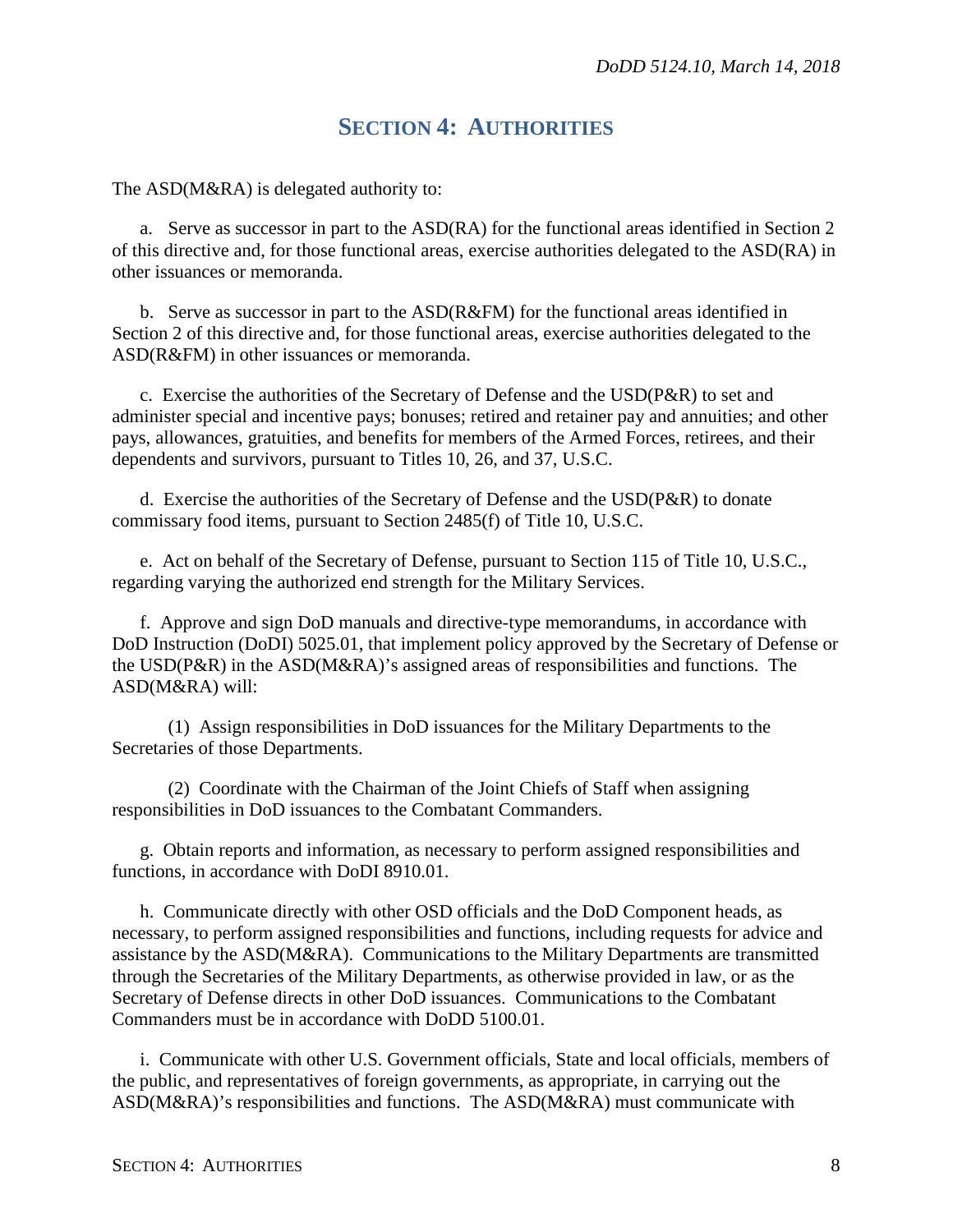representatives of the Legislative Branch through the Office of the Assistant Secretary of Defense for Legislative Affairs, except for communications with the Defense Appropriations Committees, which the ASD(M&RA) will coordinate with the Office of the Under Secretary of Defense (Comptroller)/Chief Financial Officer, Department of Defense. Communications will comply with the DoD Legislative Program.

j. Use existing systems, facilities, and services of the DoD and other federal agencies, to avoid duplication of effort and to achieve maximum efficiency and economy.

k. Enter into support agreements with other federal agencies, as necessary, to perform assigned responsibilities and functions, in accordance with DoDI 4000.19.

l. Arrange for DoD participation in those non-defense governmental programs for which the ASD(M&RA) has been assigned primary responsibility.

m. Exercise the powers of the USD(P&R) on all matters arising from the responsibilities and functions identified in this directive that are not otherwise specifically set forth in this section, except in those areas where delegation of USD(P&R) authority is restricted by higher authority or prohibited by law.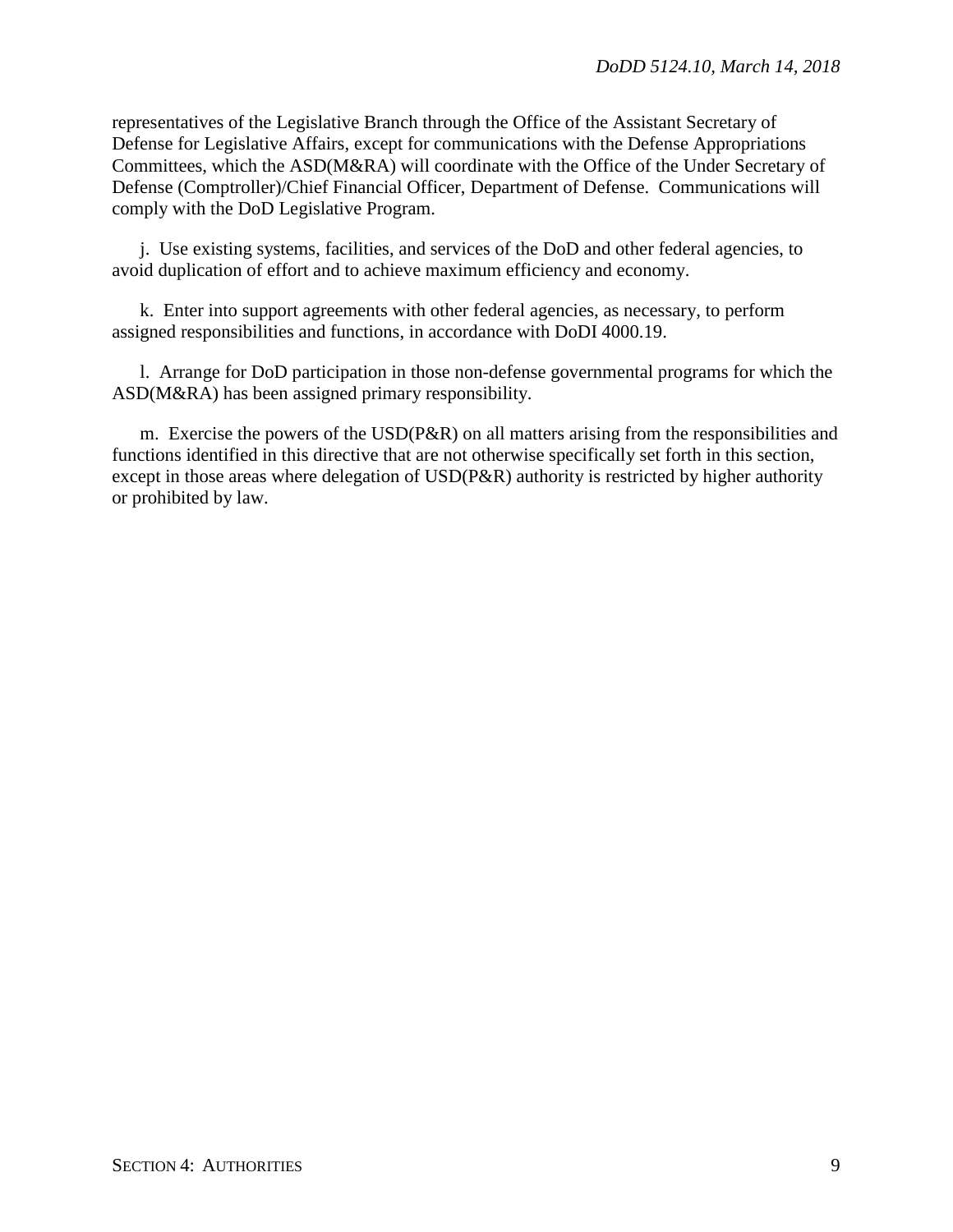### **GLOSSARY**

#### **G.1. ACRONYMS.**

| ASD(M&RA)   | Assistant Secretary of Defense for Manpower and Reserve Affairs   |
|-------------|-------------------------------------------------------------------|
| ASD(RA)     | <b>Assistant Secretary of Defense for Reserve Affairs</b>         |
| ASD(R&FM)   | Assistant Secretary of Defense for Readiness and Force Management |
| DoDD        | DoD directive                                                     |
| <b>DoDI</b> | DoD instruction                                                   |
| U.S.C.      | <b>United States Code</b>                                         |
| $USD(P\&R)$ | Under Secretary of Defense for Personnel and Readiness            |

**G.2. DEFINITIONS.** These terms and their definitions are for the purpose of this issuance.

**compensation.** Special and incentive pays, bonuses, retired and retainer pays and annuities, and other pays, allowances, and gratuities, as well as other monetary and non-monetary benefits for members of the Active and Reserve Components, retired members, survivors, dependents, and civilian employees.

**Reserve Components**. Refers collectively to the Army National Guard of the United States, the Army Reserve, the Navy Reserve, the Marine Corps Reserve, the Air National Guard of the United States, the Air Force Reserve, and the Coast Guard Reserve, when the Coast Guard is operating as a Service of the Department of the Navy.

**Total Force**. The organizations, units, and individuals that comprise DoD resources for implementing the National Security Strategy. It includes DoD Active and Reserve Component military personnel, DoD civilian personnel (including foreign national direct- and indirect-hires, as well as nonappropriated fund employees), DoD retirees, contracted support, host nation support personnel, and volunteers.